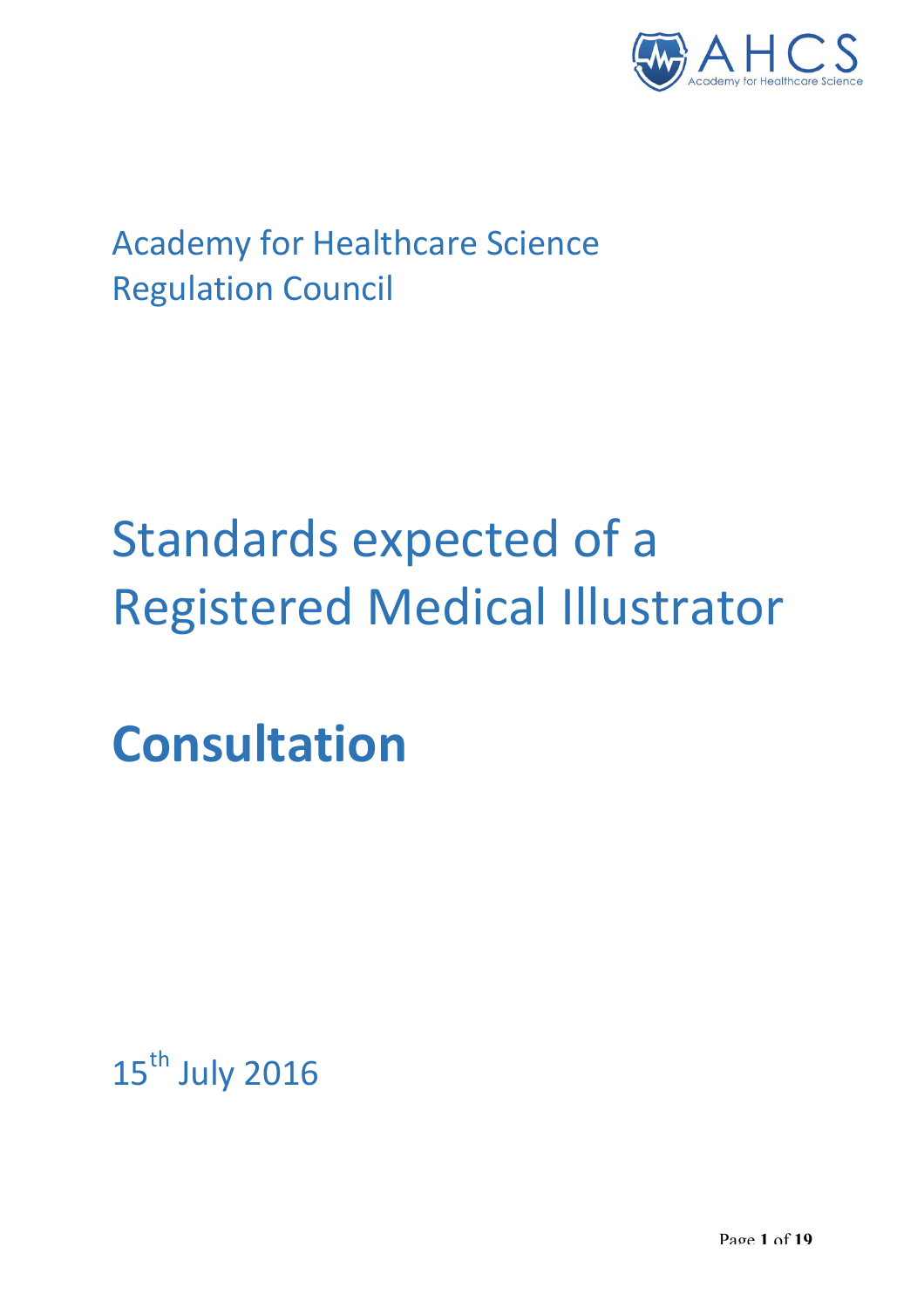

# **Table of Contents**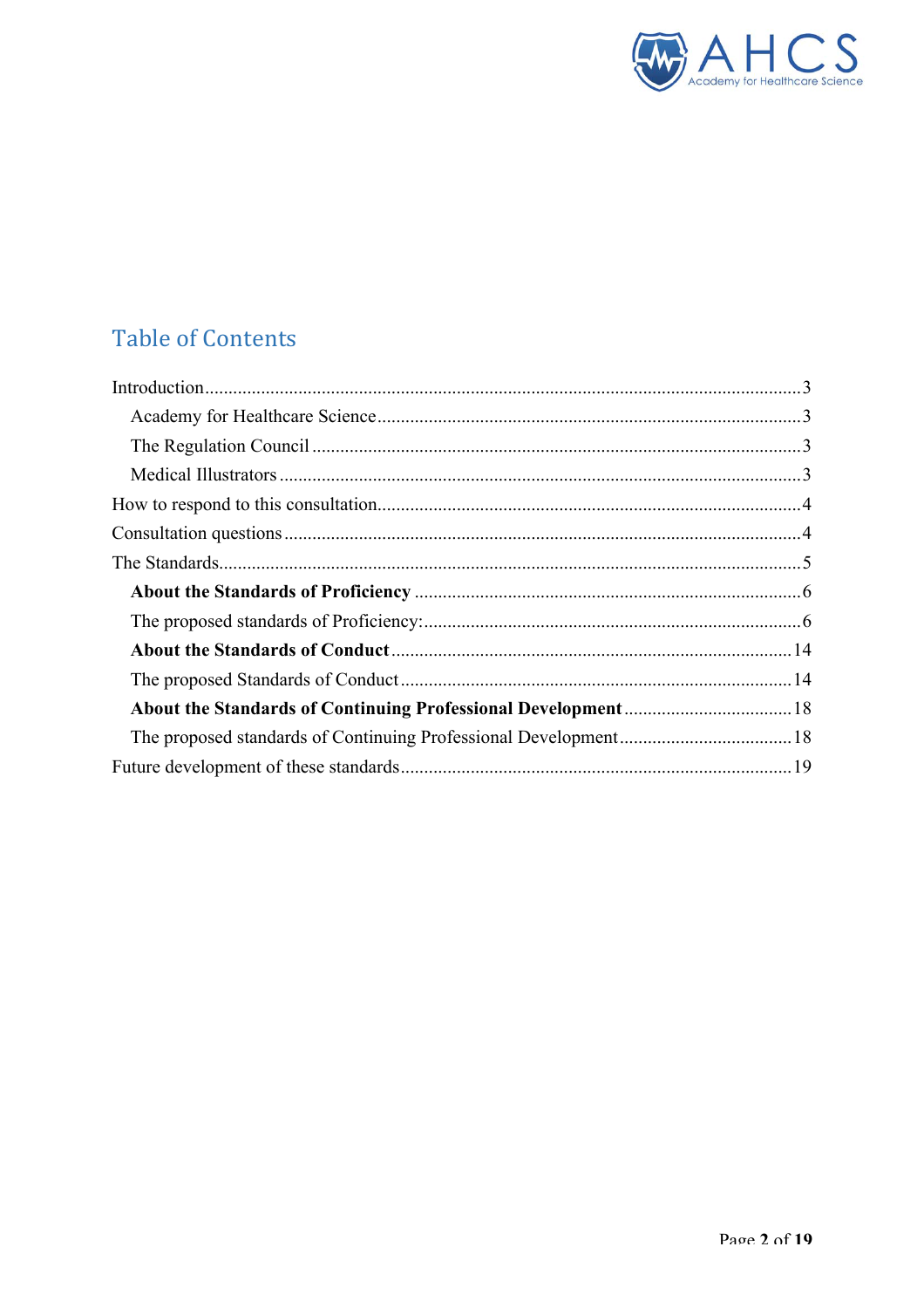

# Introduction

### **Academy for Healthcare Science**

The Academy for Healthcare Science (the Academy) is the voice of the healthcare science profession in the UK. Healthcare science is a broad term encompassing a highly diverse workforce. The aim of this workforce is to improve the health and well-being of patients and the public and is undertaken by a highly trained workforce practising alongside doctors, nurses, and other health and social care professionals. Medical Illustrators are included in the broad term "healthcare science" and whilst practice is extremely varied, common to all approaches is the application of technical and scientific principles and understanding to improve the health and wellbeing of patients and the public.

### The Regulation Council

The Regulation Council's core purpose is to protect patients and the public through a regulation framework for those healthcare scientists not covered by statutory regulation.

The healthcare science workforce is an essential part of the clinical team and has the ability to cause real harm should things go wrong. In 2010 the UK Government decided not to extend statutory regulation, instead a system of accredited regulation was introduced. The Professional Standards Authority for Health and Social Care oversees this accreditation. The Professional Standards Authority applies standards of governance, standard-setting, education & training, management of the register, complaints handling and information that accredited bodies must meet in order to achieve and maintain accreditation. The Academy for Healthcare Science Regulation Council gained PSA accreditation for the Practitioner part of the register in December 2014 extended to include the Higher Specialist Scientist part of the register in October 2015.

Joint working with the Academy and the Committee for the Accreditation of Medical Illustration Practitioners (CAMIP) enables further harmonisation of the regulation landscape across the workforce, promotes the best available public protection, maximising coverage and minimising costs of registration.

#### Medical Illustrators

Medical Illustrator is a generic name for those healthcare professionals who work as clinical photographers, video producers, medical artists and medical graphic designers. They provide a multi-skilled support service to those involved in patient care, teaching, education and research in the health sciences. Using their skills they produce resource materials such as photography and other graphic images for use in patient care, education and teaching. Working as part of the healthcare team, medical illustrators spend their time working with doctors, nurses and other professionals involved in delivering direct patient care.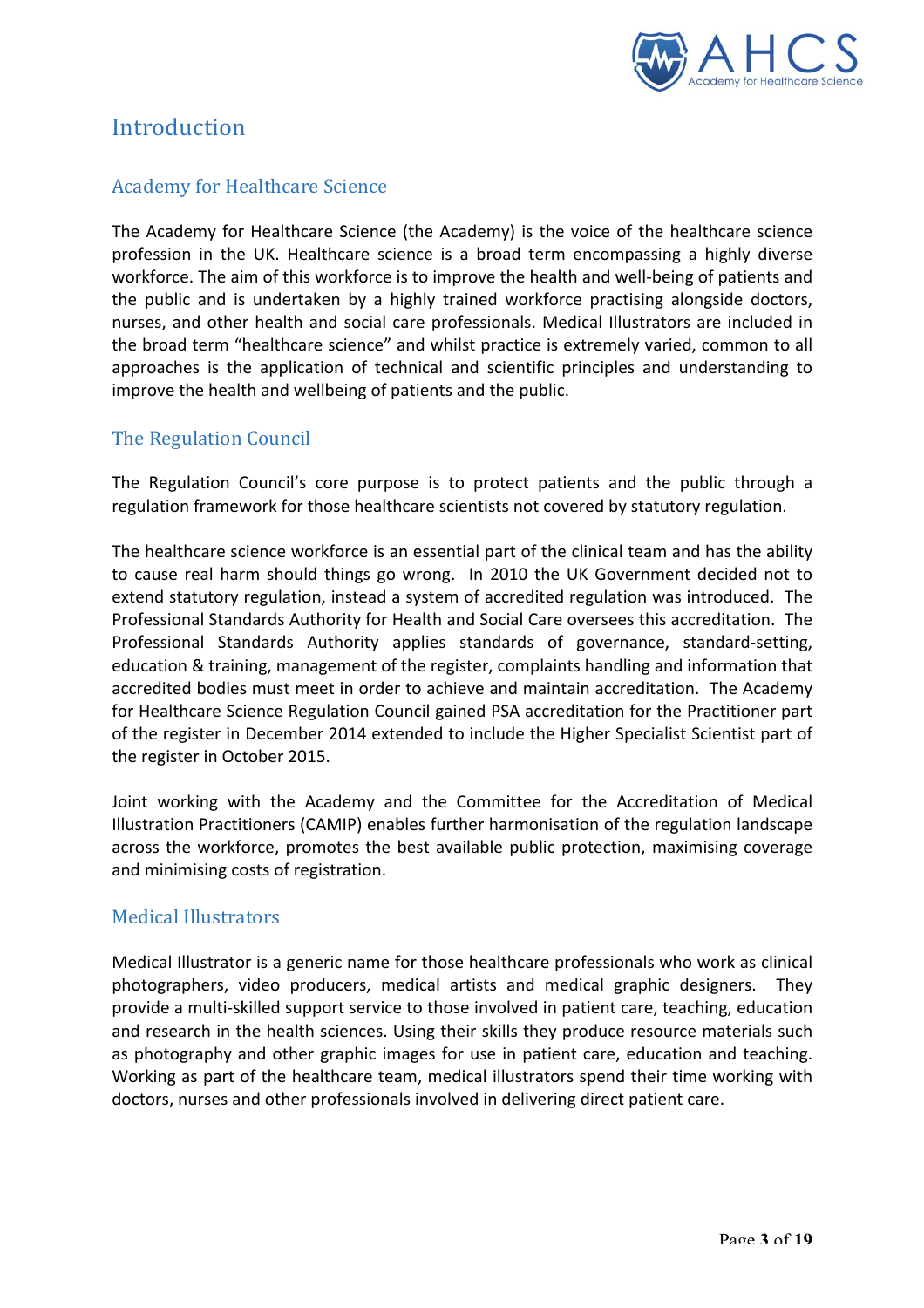

# How to respond to this consultation

You can respond to this consultation at any time between  $18^{th}$  July and  $14^{th}$  August by completing our online questionnaire at:

#### https://www.surveymonkey.co.uk/r/RJQ9SKG

Please note that we do not normally accept responses in writing, by telephone or in person. We normally ask that consultation responses are made via the survey. However, if you are unable to respond using the survey, please contact us on alun.williams@ahcs.ac.uk to discuss any reasonable adjustments that would help you to respond.

Once the consultation period is completed, we will analyse the responses we receive. We will then publish a document which summarises the comments we received and explains the decisions we have taken as a result. This will be published on our website.

# **Consultation questions**

We would welcome your response to our consultation and have listed some questions to help you. The questions are not designed to be exhaustive and we would welcome your comments on any related issue. Please provide reasons alongside your answers where possible:

- 1. Do you support our overall approach to these standards?
- 2. Do you think the standards of proficiency are at a threshold level necessary for safe and effective practice?
- 3. Do you think the standards of proficiency are adequate to mitigate the risks posed by Medical Illustrators?
- 4. Do you think the standards of conduct are what you would expect of a Medical Illustrator to act professionally and conduct themselves ethically?
- 5. Do you think the Standards of CPD are capable of ensuring that registrants maintain and develop their knowledge and skills?
- 6. Do you think any additional standards are necessary?
- 7. Do you think there are any standards which should be reworded?
- 8. Do you have any comments about the language used in the standards?
- 9. Do you have any other comments on the standards?
- 10. Do you have any other comments?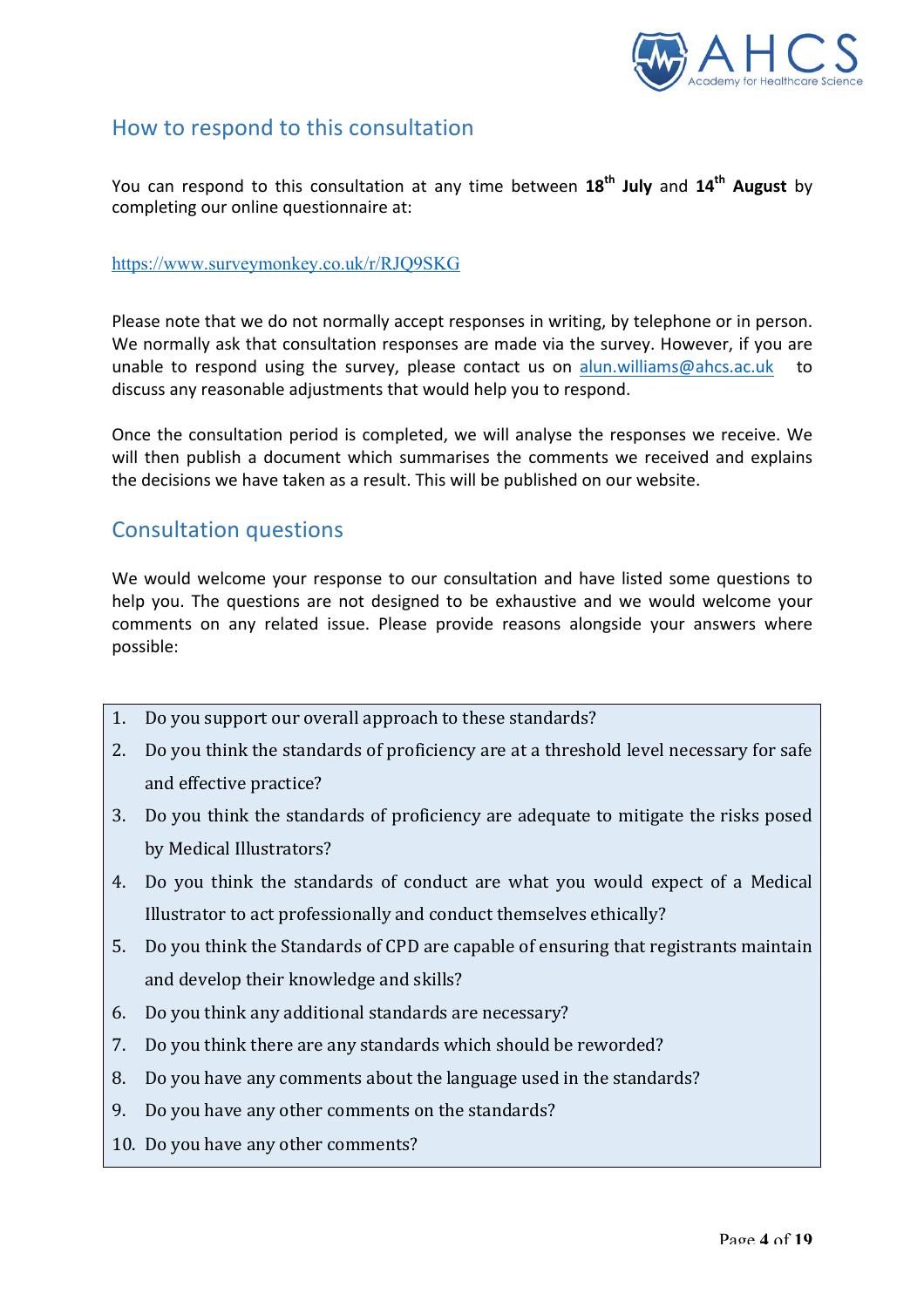

# The Standards

To be and to continue to be registered with us, Medical Illustrators must be and be able to demonstrate that are 'fit to practise'. By fitness to practise, we mean that someone has the skills, knowledge, character and capacity to practise safely and effectively as a Medical Illustrator, both on their first day of registration and throughout their professional career. To demonstrate fitness to practise, registrants must meet certain standards. These include:

- **Standards of Proficiency** the basic education and training that someone must achieve before they can be registered with us;
- Standards of Conduct the minimum standards registrants must meet in their day to day professional lives; and
- Standards of Continuing Professional Development how registrants ensure their professional knowledge is up to date.

At registration and when renewing their registration, registrants will also need to demonstrate that they are of good character and of good health. We will ask all applicants and registrants to self-declare that they meet these requirements each year.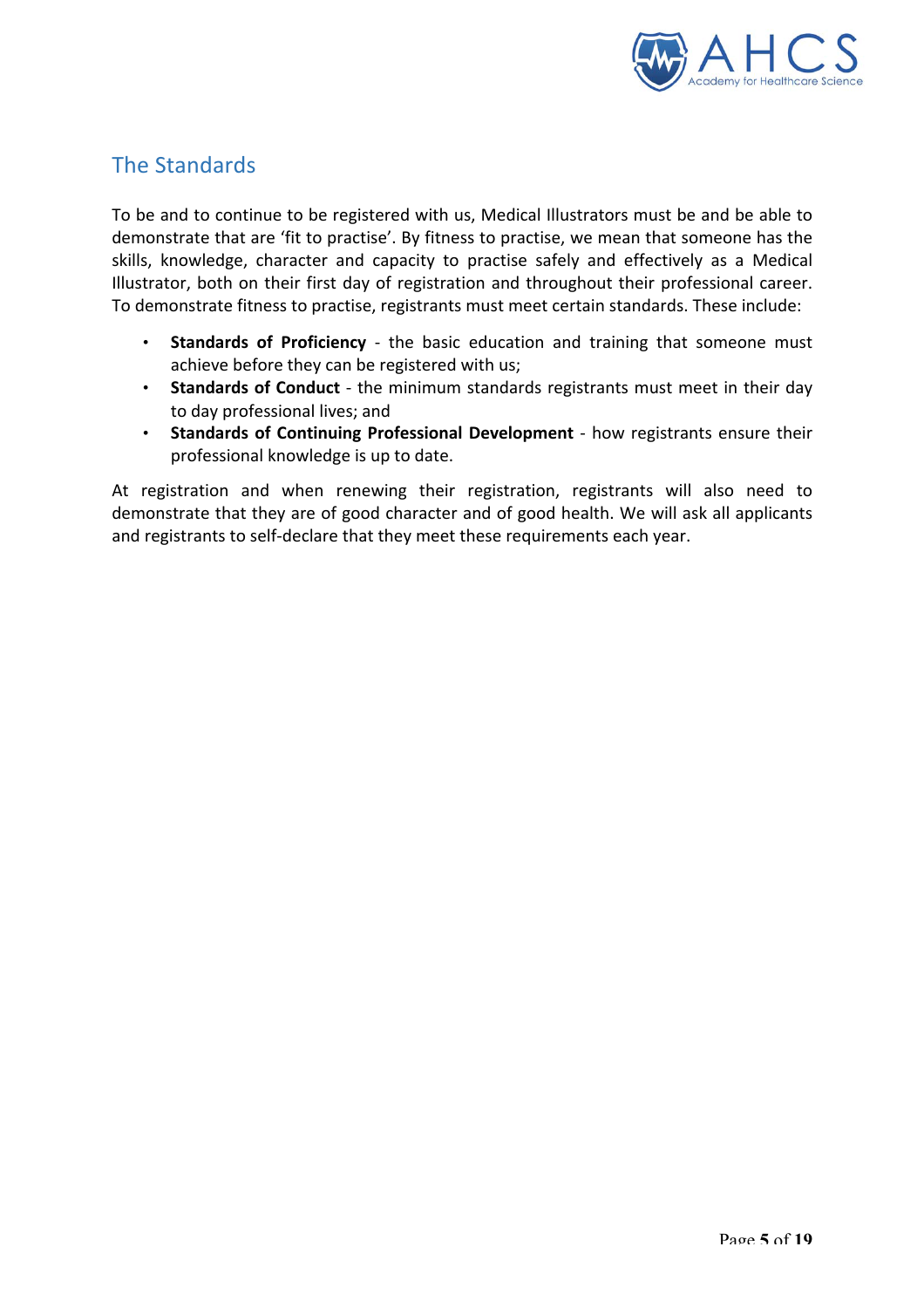

# **About the Standards of Proficiency**

Standards of Proficiency set out the minimum standards that someone must meet at the time they first register with us. They are the standards that someone must demonstrate through their education and training. These standards are used to approve education programmes by ensuring that someone who successfully completes an approved training programme is able to meet these standards.

The standards of proficiency being consulted upon here are the product of partnership working by the Academy and CAMIP.

Much work was undertaken in terms of setting these standards including:

- Identifying the key risks posed to service users and the public by Medical Illustrators.
- The minimum (threshold) standards required to mitigate the risks posed to service users and the public by Medical Illustrators.
- The key learning outcomes and the body of knowledge necessary for safe and effective practise by a newly registered Medical Illustrators.

# The proposed standards of Proficiency:

To be registered and continue your registration with us, you must demonstrate that you:

## Standard 1: Understand your role in Healthcare Science and its contribution to the delivery of high quality healthcare

- 1.1. Understand that your first concern is always the service user and the public
- 1.2. Understand the need to respect and uphold the rights, dignity, confidentiality and autonomy of service users, including your role in the testing, investigation, diagnosis, treatment and therapy process, and in maintaining health and wellbeing
- 1.3. Are able to maintain the highest standards of care and service, treating every individual with compassion, dignity and respect
- 1.4. Understand the need to take responsibility not only for the care that you personally provide (whether or not your role involves direct service user / patient contact), but also for your wider contribution to the aims of your team and the healthcare system as a whole
- 1.5. Understand the current structure and function of Health and Social Care services in the **IIK**
- 1.6. Are able to actively contribute to sustainably improving services by working in partnership with service users, colleagues, local communities and the public.

# Standard 2: Are able to practise safely and effectively within your scope of practice

- 2.1. Understand the need to work within the limits of your personal competence
- 2.2. Understand the need to work within your agreed scope of practice for lawful, safe and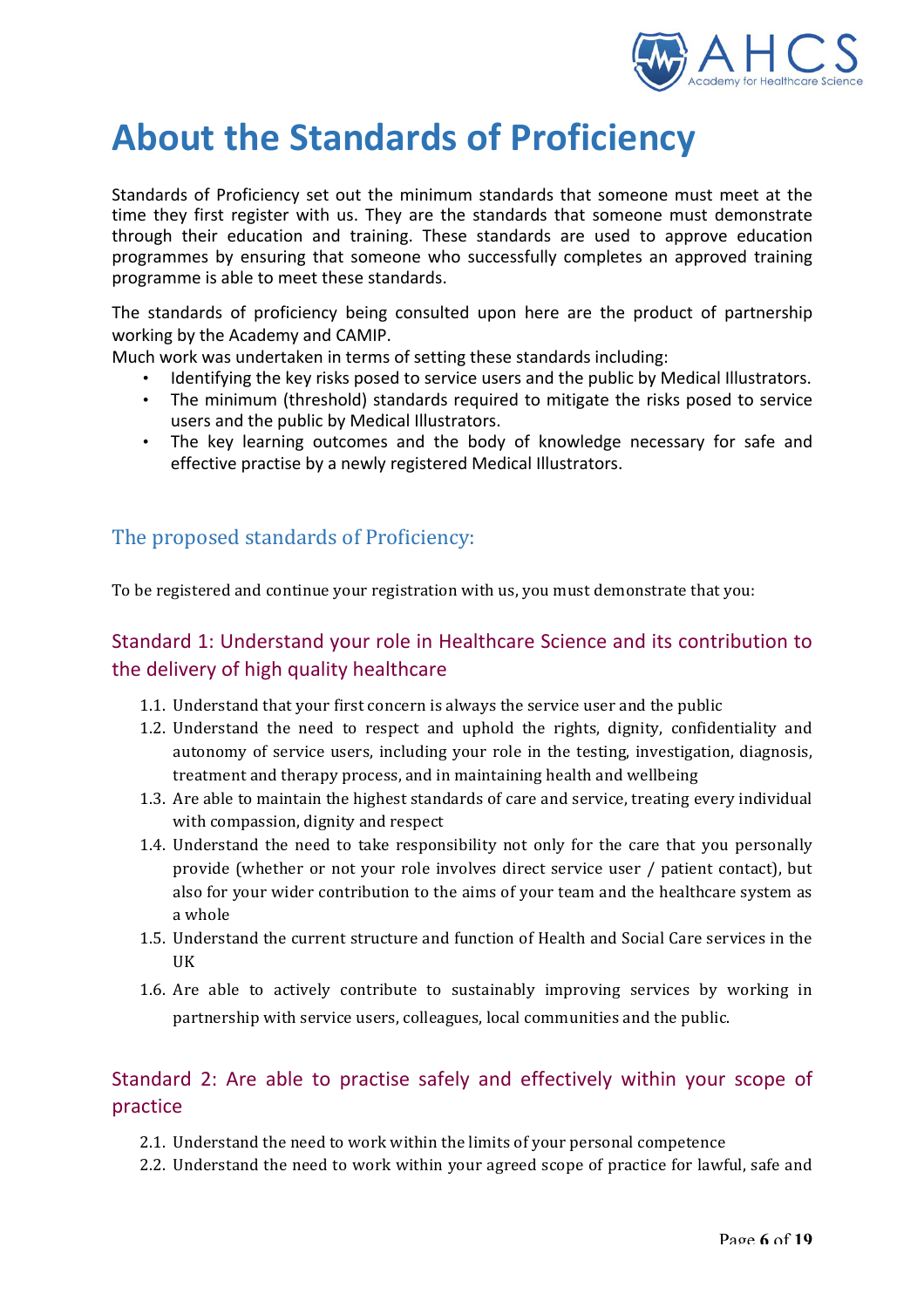

effective Healthcare Science Know the limits of your practise and when to seek advice or refer to another professional Science

# Professional autonomy and accountability

## Standard 3: Are able to practise within the legal and ethical boundaries of your profession as a Medical Illustrator

- 3.1. Are able to exercise a professional duty of care
- 3.2. Understand the standards of proficiency, conduct and continuing professional development expected of you by the Academy Regulation Council
- 3.3. Know about, and be able to meet, the current legislation and policy applicable to your work
- 3.4. Understand the need for appropriate arrangements for indemnity cover

#### Standard 4: Are able to maintain fitness to practise

- 4.1. Understand the importance of maintaining your own health
- 4.2. Understand the need to maintain high standards of personal, professional and business conduct
- 4.3. Understand the need to maintain, develop and update your knowledge and skills once registered.

### Standard 5: Are able to practise as an autonomous professional, exercising your own professional judgement

- 5.1. Are able to draw on appropriate skills and knowledge in order to make professional judgements
- 5.2. Are able to assess a situation, determine the nature and severity of the problem and call upon the required knowledge and experience to deal with the problem
- 5.3. Know the limits of your practice and when to seek advice or refer to another professional
- 5.4. Recognise that you are personally responsible for and must be able to justify your decisions.

# Standard 6: Are aware of the impact of culture, equality and diversity on practice

- 6.1. Understand the requirement to adapt practice to meet the diverse needs of service users
- 6.2. Understand the need to take account of a service user's individual physical, psychological, religious and cultural needs when delivering healthcare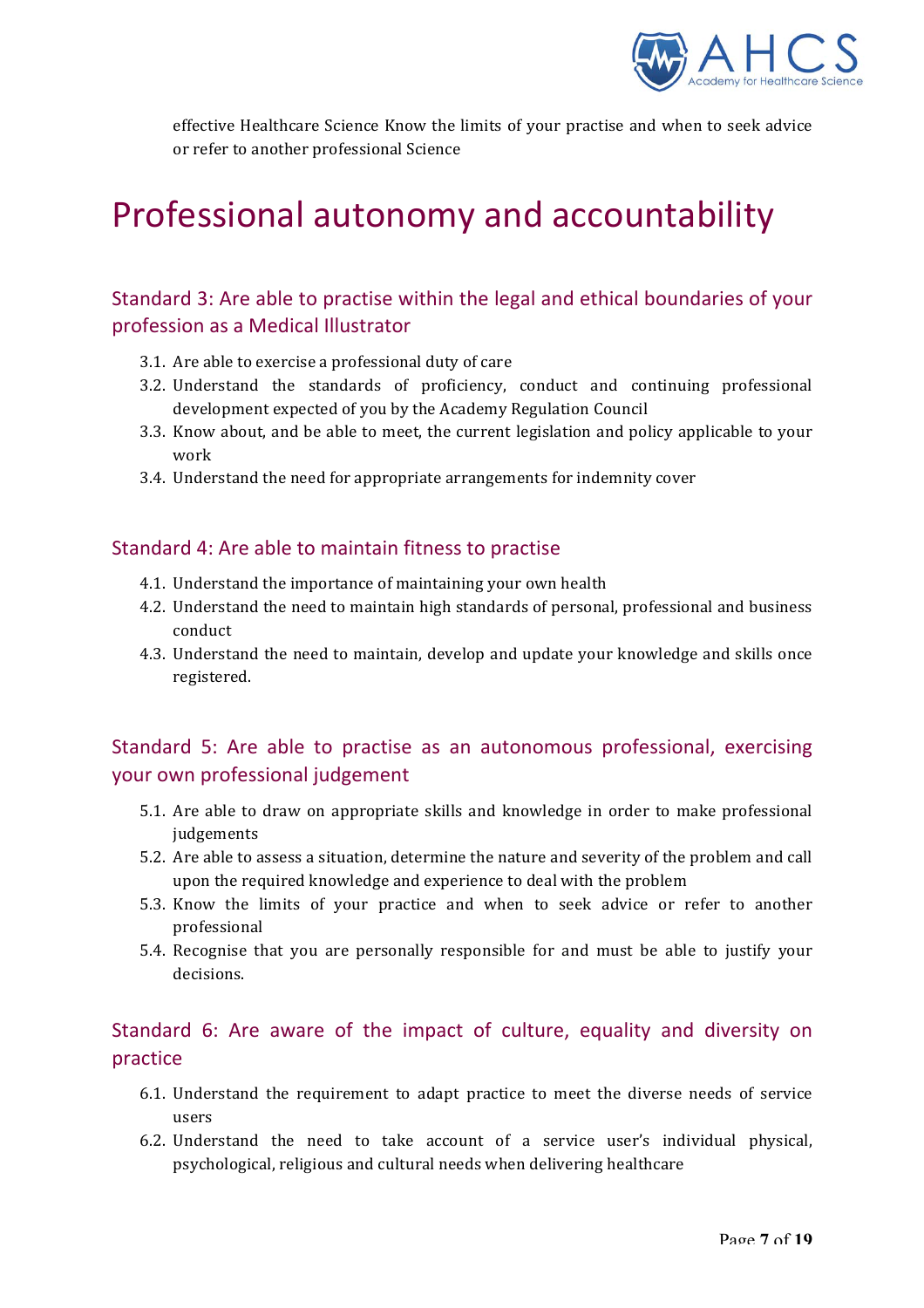

- 6.3. Understand the need to respect and uphold the rights, dignity, values and autonomy of service users (including their role in the diagnostic and therapeutic process and in maintaining health and wellbeing)
- 6.4. Understand the need to address issues of inequality of service provision for all communities.

#### Standard 7: Are able to practise in a non-discriminatory manner

7.1. Understand that no-one is treated less favourably than others on the grounds of age, colour, creed, criminal convictions, culture, disability, ethnic or national origin, gender, marital status, medical condition, mental health, nationality, physical appearance, political beliefs, race, religion, responsibility for dependants, sexual identity, sexual orientation, or social class.

# Standard 8: Understand the need for openness and transparency in the management and delivery of healthcare

- 8.1. Understand the need to protect service users from risk or harm presented by another person's conduct, performance or health and to act appropriately when concerns are identified or raised
- 8.2. Understand the duty of candour you owe to service users / patients and the public, and know how to act accordingly
- 8.3. Understand how to share information as appropriate with service users / patients, carers, colleagues and other services to support the quality of care in line with published guidance and legal requirements, taking account of data protection and confidentiality
- 8.4. Understand that your conduct should at all times justify the trust of service users / patients, carers, colleagues and the public in the scientific profession

# Standard 9: Understand the importance of and be able to maintain confidentiality

- 9.1. Understand the need, when appropriate, to obtain informed consent
- 9.2. Understand the need to maintain the confidentiality of service user's information and records in line with published guidance, legal requirements and the wishes of the service user
- 9.3. Understand that the requirements of confidentiality and informed consent extends to (for example) test results, recordings, digital images and illustrations.

#### Standard 10: Are able to maintain records appropriately

10.1. Understand the need to maintain a complete record including all relevant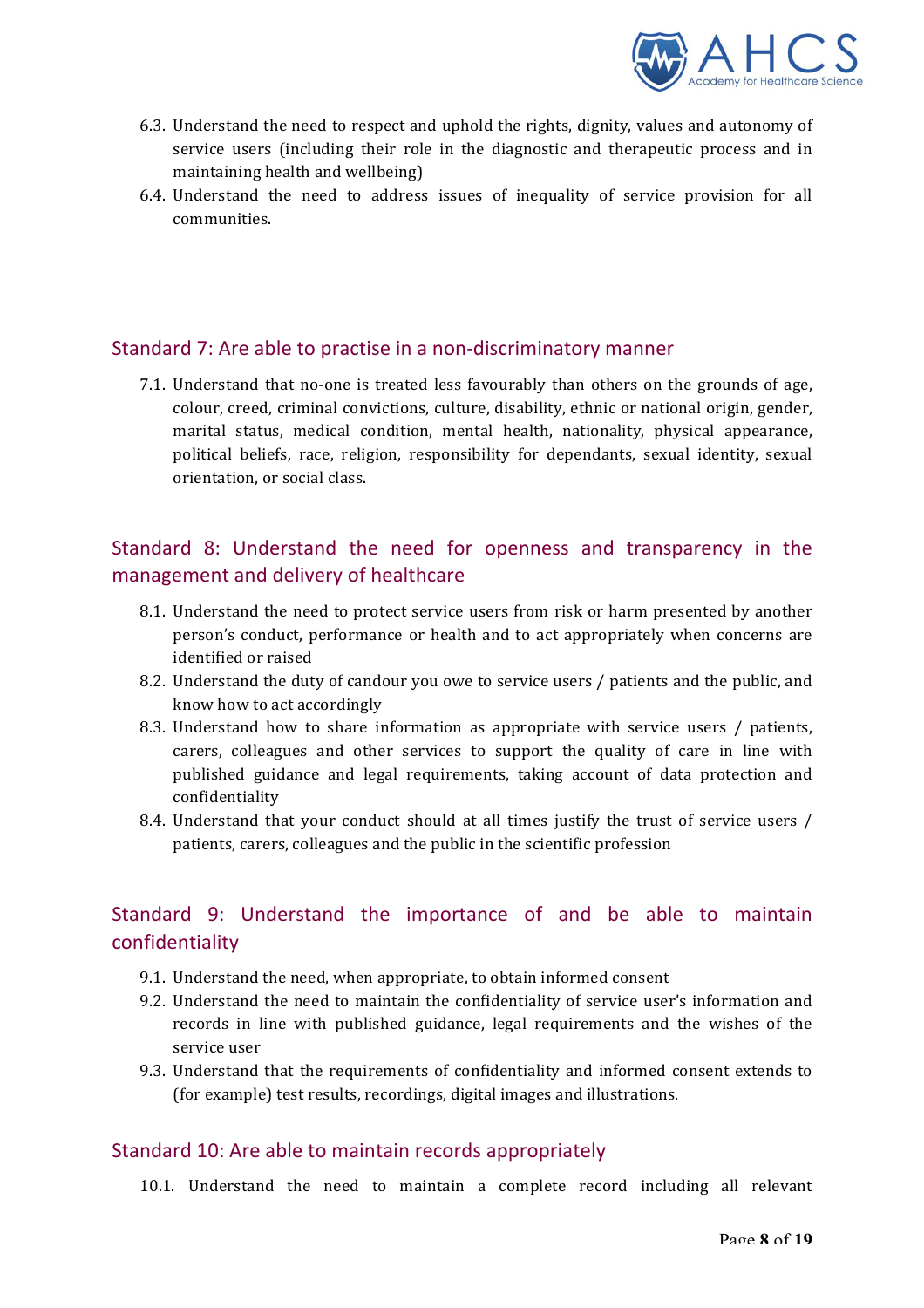

information related to recordings, tests, investigations and treatment

- 10.2. Are able to keep accurate, comprehensive and comprehensible records in accordance with applicable legislation, protocols and guidelines
- 10.3. Are able to provide clear reports using appropriate methods of analysing, summarising and displaying information, in ways that are accessible and understandable by non-scientific professionals

### Standard 11: Are able to communicate effectively

- 11.1. Understand how communication skills affect the provision of Healthcare Science and how the means of communication should be modified to address and take account of sensory and cognitive impairments
- 11.2. Are able to demonstrate effective and appropriate skills in communicating information, advice, instruction and professional opinion to colleagues, service users, their relatives and carers:
	- Are able to gather information, including qualitative and quantitative data that helps to evaluate the responses of service users to their care
	- Are able to evaluate intervention plans using recognised outcome measures and revise the plans as necessary in conjunction with service users
	- Recognise the need to monitor and evaluate the quality of practice and the value of contributing to the generation of data for quality assurance and improvement programmes
	- Are able to make reasoned decisions to initiate, continue, modify or cease investigation, treatment or the use of techniques or procedures, and record the decisions and reasoning appropriately
	- Are able to select and apply quality control and quality assurance techniques in accordance with standard operating procedures, national and international guidelines
	- Are able to identify and respond appropriately to abnormal outcomes

#### Standard 12: Are able to work appropriately with others

- 12.1. Understand the need to work with other professionals, support staff, service users, carers and relatives in the ways that best serve the interests of individual service users and the public
- 12.2. Understand the need to work effectively as a member of a multi-disciplinary team
- 12.3. Understand the need to consult and take advice from colleagues where appropriate
- 12.4. Understand the need to respect the skills and contributions of your colleagues
- 12.5. Understand the need to share information with colleagues to protect the health,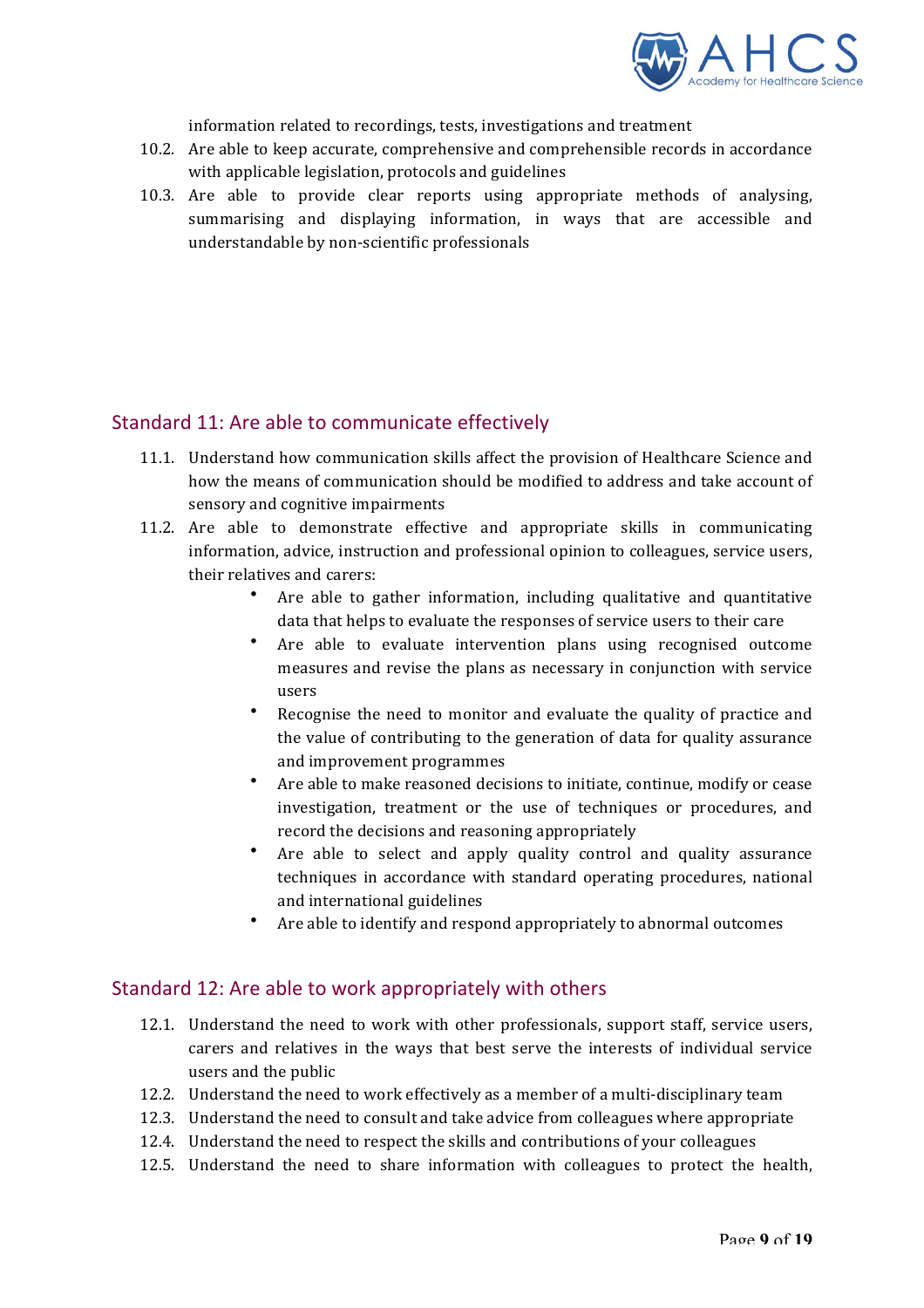

safety and wellbeing of service users and the public

12.6. Understand the need to maintain responsibility when delegating to others and provide support when necessary.

# Skills required for practice as a Medical Illustrator

To be registered and continue your registration with us, you must demonstrate that you:

Standard 13: Are able to draw on appropriate Healthcare Science knowledge and skills required for safe and effective practice

- 13.1. Are able to identify and assess the Healthcare Science needs of service users
- 13.2. Are able to gather appropriate information within the context of Healthcare Science and its application in healthcare
- 13.3. Are able to select and use appropriate standardised and non-standardised assessment techniques, including (where appropriate):
	- Are able to undertake and record a thorough, sensitive and detailed assessment, using appropriate techniques and equipment
	- Are able to demonstrate practical skills in the essentials of measurement, data generation and analysis
	- Are able to validate routine scientific and technical data and demonstrate compliance with pre-defined quality standards
	- Are aware of the need to assess and evaluate new equipment, methods and procedures prior to routine use
	- Are able to undertake or arrange investigations or assessments as appropriate, using protocols to select standard healthcare science procedures
- 13.4. Are able to conduct appropriate healthcare science procedures, including:
	- Understand the need to maintain the safety of both service users and those involved in their care
	- Are able to use equipment, methods and other technology in routine clinical investigations in accordance with standard operating procedures,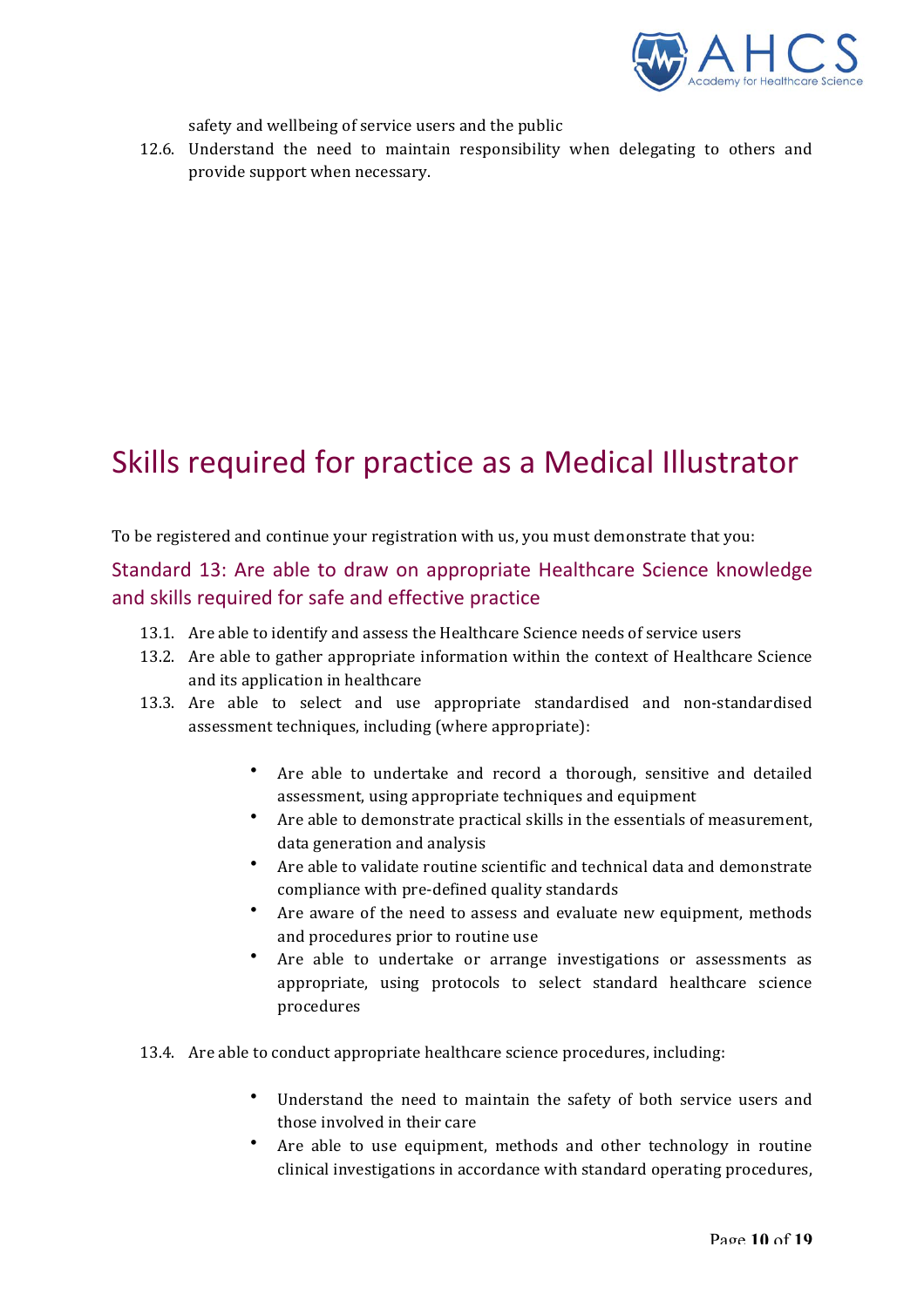

national and international guidelines

- Are able to perform standard healthcare science procedures, including working directly with patients (where appropriate), to reproducible and measurable quality standards
- Are able to validate standard scientific and technical data and observations from service users according to pre-determined quality standards.
- 13.5. Are able to analyse and critically evaluate the information collected, including:
	- Are able to contribute to the investigation and monitoring of disease processes and normal states
	- Are able to evaluate the performance of equipment and take corrective action where appropriate
	- Are able to use standard operating procedures to analyse data
	- Are able to participate in the audit of scientific and technical data
	- Are able to evaluate risks and their implications
	- Are able to produce a technical report on data collected and analysis undertaken
	- Are able to undertake or arrange investigations as appropriate and in accordance with standard protocols.
- 13.6. Are able to report on information collected, analysis undertaken and findings / results identified
- 13.7. Are able to formulate and deliver specific and appropriate plans and strategies for meeting the Healthcare Science needs of service users, including setting of timescales
- 13.8. Are able to use research, reasoning and problem-solving skills to determine appropriate actions, including:
	- Are able to recognise the value of research to the critical evaluation of practice
	- Are able to engage in evidence-based practice, evaluate practice systematically, and participate in audit procedures
	- Are aware of a range of research methodologies
	- Are able to demonstrate a logical and systematic approach to problem solving
	- Able to perform scheduled experimental work and to produce and present results
	- Are able to present data in an appropriate form.
- 13.9. Are able to monitor and review the ongoing effectiveness of planned activity and modify it accordingly, including:
	- Are able to gather information, including qualitative and quantitative data, that helps to evaluate the responses of service users to their care
	- Are able to evaluate intervention plans using recognised outcome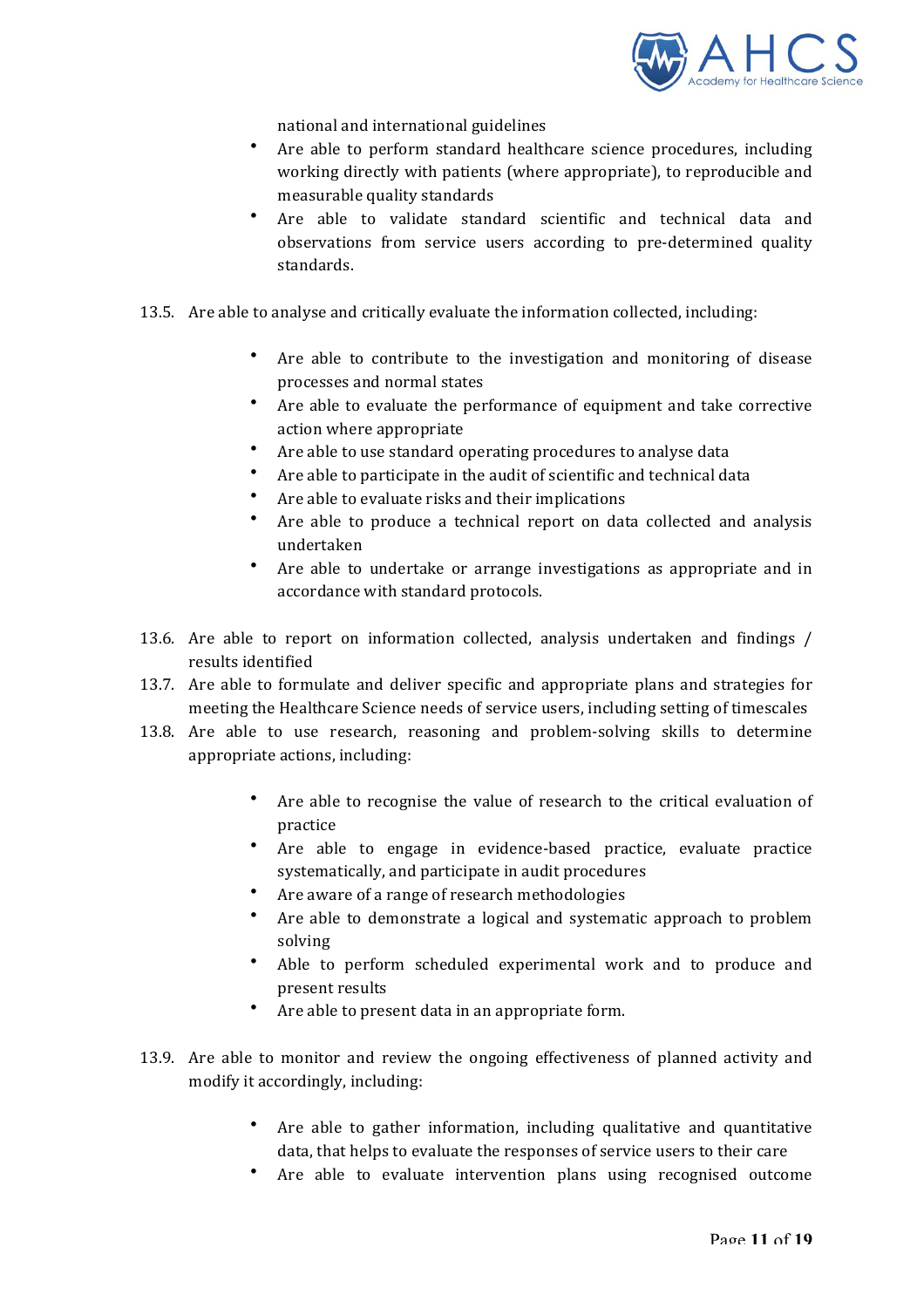

measures and revise the plans as necessary in conjunction with service users 

- Recognise the need to monitor and evaluate the quality of practice and the value of contributing to the generation of data for quality assurance and improvement programmes
- Are able to make reasoned decisions to initiate, continue, modify or cease investigation, treatment or the use of techniques or procedures, and record the decisions and reasoning appropriately
- Are able to select and apply quality control and quality assurance techniques in accordance with standard operating procedures, national and international guidelines
- Are able to identify and respond appropriately to abnormal outcomes.

### Standard 14: Are able to reflect on, evaluate and review practice

- 14.1. Are able to critically reflect on your performance or situations and understand the need to record the actions you will put in place and the outcome of such reflection
- 14.2. Understand the need to keep your professional, scientific, technical knowledge and skills up-to-date.

#### Standard 15: Are able to assure the quality of your practice

- 15.1. Understand your role in assuring the quality of healthcare delivered to patients / service users
- 15.2. Are able to engage in evidence based practice
- 15.3. Understand the need to plan, take part in and act on the outcome of regular and systematic audits
- 15.4. Understand the need to respond constructively to the outcome of audits, appraisals and performance reviews, undertaking further training where necessary.

# Standard 16: Understand the need to establish and maintain a safe environment in which healthcare is delivered

- 16.1. Understand the need to take reasonable care of health and safety at work for yourself, other members of your team and others, and to cooperate with employers to ensure compliance with health and safety requirements
- 16.2. Are able to identify and manage sources of risk in the workplace, including manual handling, specimens, raw materials, needlestick injuries, clinical and special waste, equipment, radiation and electricity
- 16.3. Understand the need to apply correct methods of disinfection, sterilisation and decontamination and deal with waste and spillages correctly.

# Knowledge of Healthcare Science

To be registered and continue your registration with us, you must demonstrate that you:

Standard 17: Understand the key concepts of the knowledge base relevant to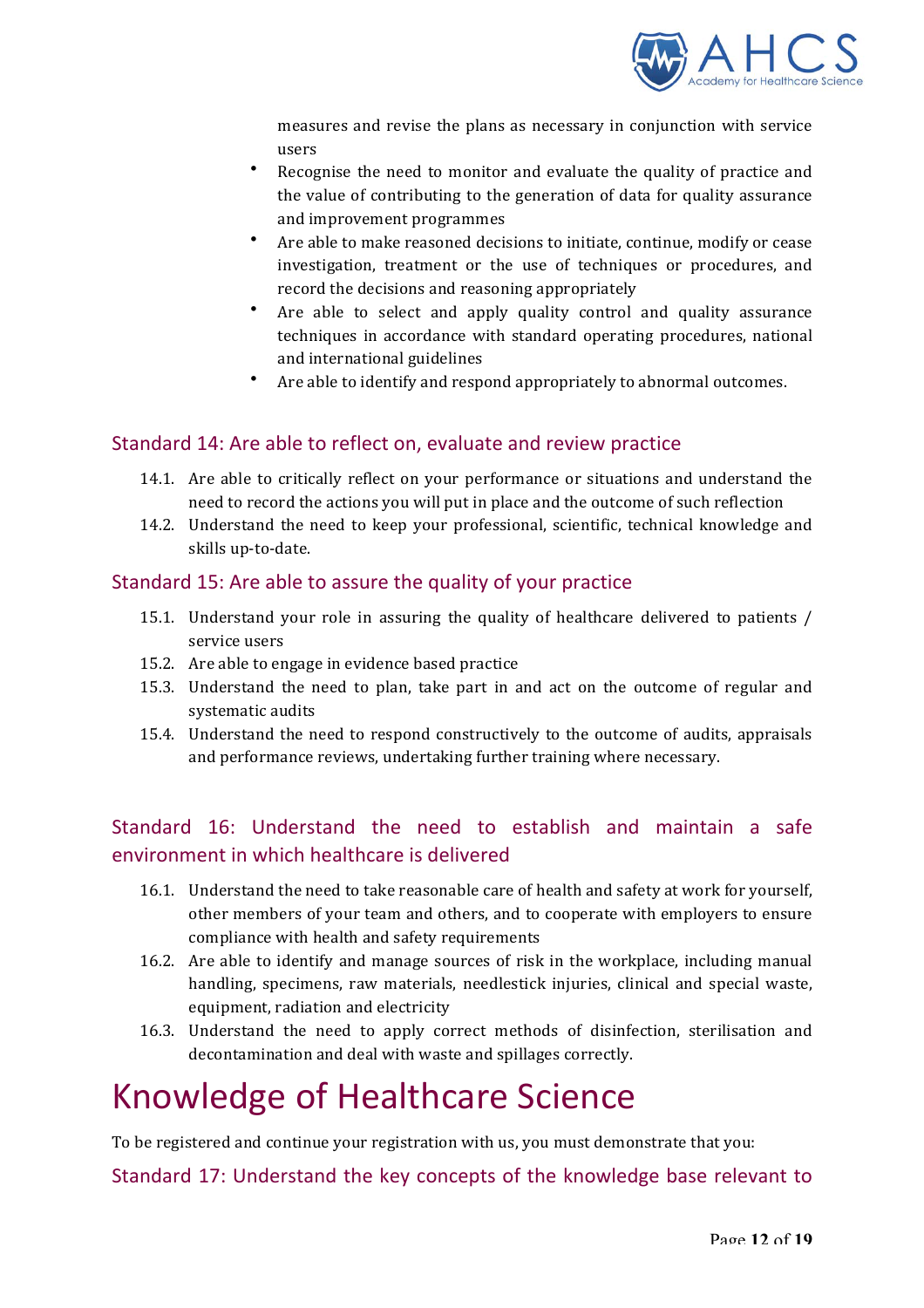

### Healthcare Science

- 17.1. Understand the structure and function of the human body, together with knowledge of health, disease, disorder and dysfunction relevant to Healthcare Science
- 17.2. Understand the scientific principles upon which the practice of Healthcare Science is based
- 17.3. Are aware of the principles and applications of scientific enquiry, including the evaluation of treatment efficacy and the research process
- 17.4. Recognise the role of other professions in Health and Social Care
- 17.5. Understand the theoretical basis of, and the variety of approaches to, assessment and intervention
- 17.6. Know the basic science underpinning the discipline in which you practise and be able to put it into the clinical context
- 17.7. Know the main clinical applications of the technology used in the discipline and the importance of decisions arising from the results of standard Healthcare Science procedures
- 17.8. Understand the principles and practice of instruments, equipment and methodology used in the discipline
- 17.9. Know the standards of practice and performance expected from the correct use of relevant equipment, methods and other technology and know how to seek advice when confronted with non-standard data.
- 17.10. Registered Medical Illustrators must:
	- Know the range, types and level of complexity of products within the scope and capability of the specialism and available resources.
	- Know and understand the basic principles, procedures, processes, terminology, and national and local protocols relevant to the subject of required recordings, or how to access such information.
	- Know how to obtain accurate clinical, surgical, anatomical or related healthcare information, the documentation relevant to the speciality, and how to complete these safely and securely, including the correct use of image management systems and methods of capturing, labelling and scaling images with particular reference to potential legal requirements.
	- Know the range of equipment, production methods and techniques available for recording in different clinical environments and for individual specialities, and how to select equipment, including for urgent and immediate requests.
	- Know the factors which may affect the quality of the image including light, reflective surfaces, temperature, mobility and how to manage or compensate by choice of suitable equipment and control of environment.
	- Know the range of techniques to achieve standardisation and repeatability of recordings appropriate to the specialism and understand the importance of anatomical orientation of images.
	- Know and understand the risks associated with image capture in clinical and studio environments and the appropriate control measures for ensuring patients' safety and security, including the requirements for space, access, power supply and devices for the safe use of equipment.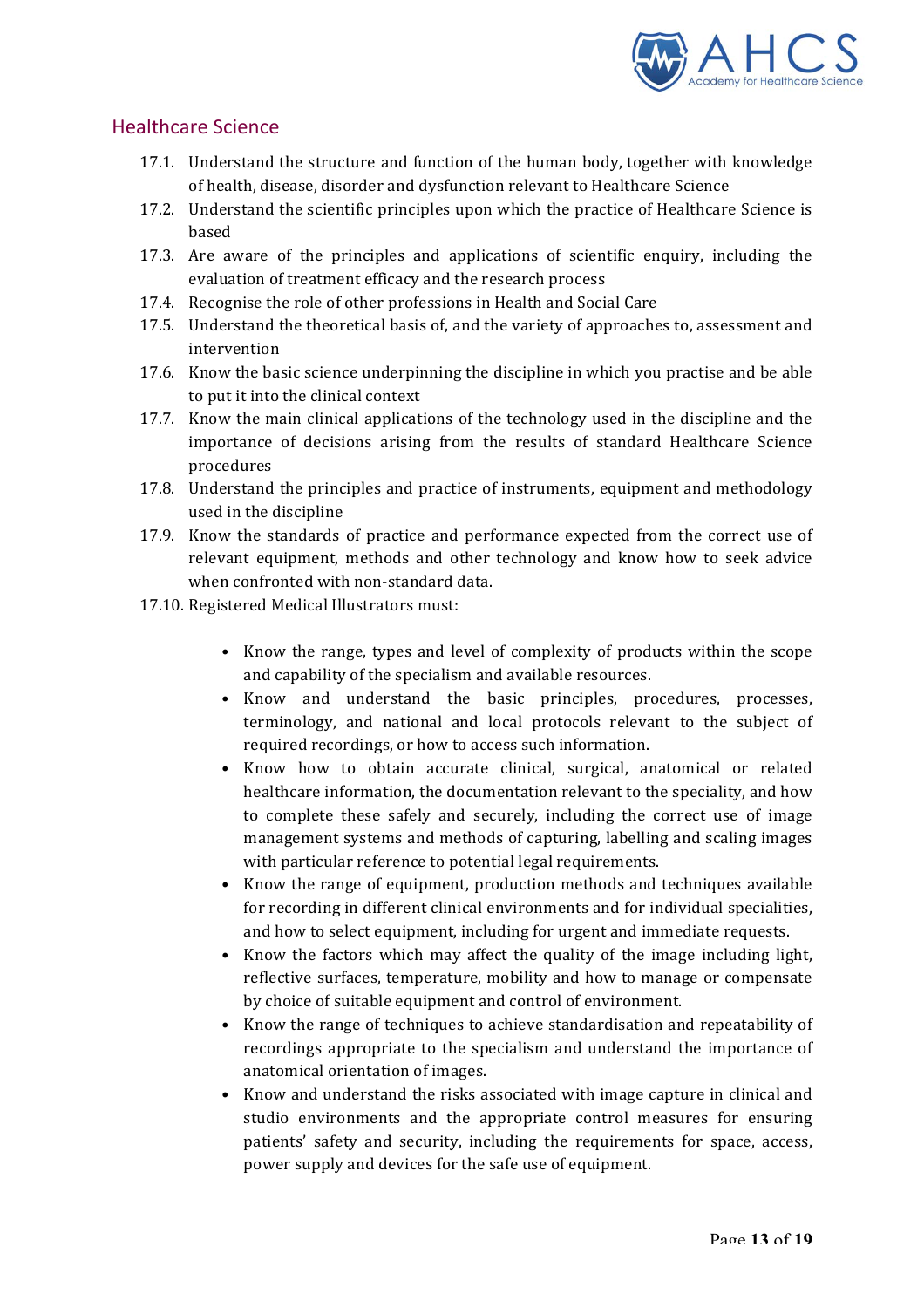

- Know the anatomy, pathophysiology and specialist terminology associated with a range of specialities and the correct terminology for recording details of recordings made.
- Know the importance of, and procedures for, confirming and verifying patient identity, consent, authority, roles and responsibilities and the implications of failure to do so.
- Know how to communicate sensitively and supportively with patients and carers when collecting preparatory information and making recordings.
- Know the ethical considerations pertaining to making recordings while maintaining privacy, dignity and confidentiality of patients, taking into account their cultural and special needs.
- Know the infection control methods and techniques relevant to each speciality and clinical environment, and their correct application, including the safe and correct use of equipment that comes into contact with patients and the use of Personal Protective Equipment in controlled environments.

# **About the Standards of Conduct**

Standards of conduct set the minimum requirements for Medical Illustrators in their everyday professional lives. They set out how we expect registrants to act, practise their profession, conduct themselves ethically and, where relevant, conduct their businesses.

The Academy and CAMIP have worked in partnership to develop a code of conduct which sets out for the profession and the public the standards of behaviour and practice that must be achieved and maintained in the delivery of work activities, the provision of care and personal conduct. It covers all parts of the profession, at all times of their professional careers. 

Both when applying for registration and when renewing their registration, Medical Illustrators will need to demonstrate that they can and are meeting the standards of conduct set out in the code of conduct*.*

# The proposed Standards of Conduct

# Domain 1: Professional Practice

All patients and service users are entitled to good standards of professional practice including honesty and being open when things go wrong. In maintaining your professional fitness to practise as a Medical Illustrator, you must:

### Duty of care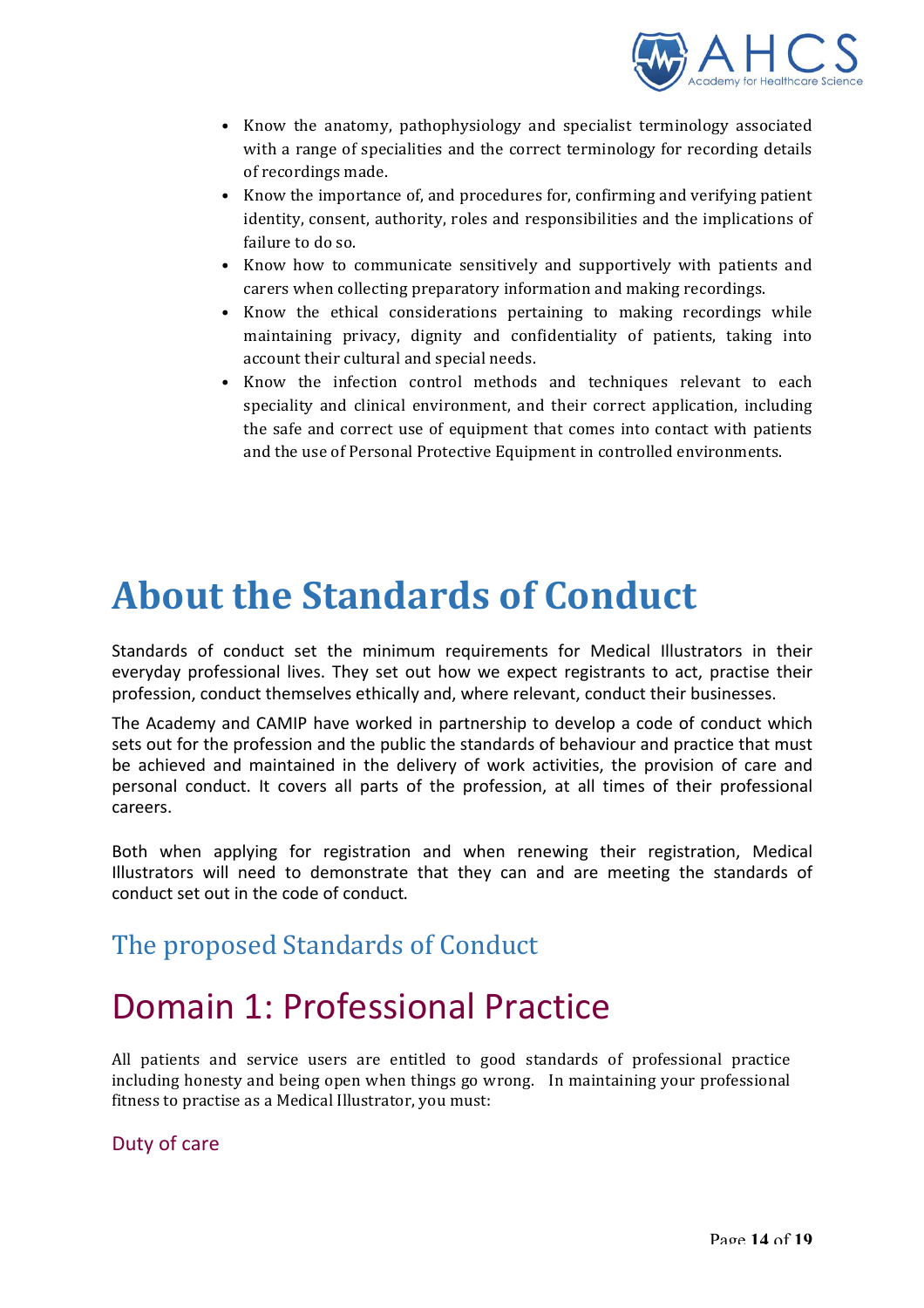

- 1.1. Make the patient your first concern
- 1.2. Work within your agreed scope of practice for lawful, safe and effective practice
- 1.3. Work within the limits of your personal competence
- 1.4. Draw on appropriate skills and knowledge in order to make professional judgements
- 1.5. Act without delay if you have good reason to believe that another professional may be putting people at risk
- 1.6. Act without delay on concerns raised by anyone else that patients are being put at risk
- 1.7. Understand the duty of candour you owe to service users / patients and the public, and know how to act accordingly

#### Dignity and Respect

- 1.8. Never discriminate unfairly against patients, carers or colleagues
- 1.9. Treat each patient as an individual, respect their dignity and confidentiality and uphold the rights, values and autonomy of every service user, including their role in maintaining health and well-being
- 1.10. Understand when it may be appropriate to use a chaperone and follow national and local guidelines

#### Probity

- 1.11. Make sure that your conduct at all times justifies the trust of patients, carers and colleagues and maintains the public's trust in the profession
- 1.12. Inform the appropriate regulatory body without delay if, at any time, you have accepted a caution, been charged with or found guilty of a criminal offence, or if any finding has been made against you as a result of fitness to practise procedures, or if you are suspended from a post, or if you have any restrictions placed on your practice
- 1.13. Be open, honest and act with integrity at all times, including but not limited to: writing reports, signing documents, providing information about your qualifications, experience, and position in the Medical Illustration community, and providing written and verbal information to any formal enquiry or litigation, including that relating to the limits of your knowledge and experience

# Domain 2: Communication

All patients and service users have the right to expect that a Medical Illustrator can communicate appropriately and effectively. In order to be fit to practise as a Medical Illustrator you must:

- 2.1. Be polite and considerate listening to patients and service users and take account of their needs
- 2.2. Give service users and carers the information they want or need, in a way they can understand
- 2.3. Work effectively as a member of a multi-disciplinary team
- 2.4. Consult and take advice from colleagues where appropriate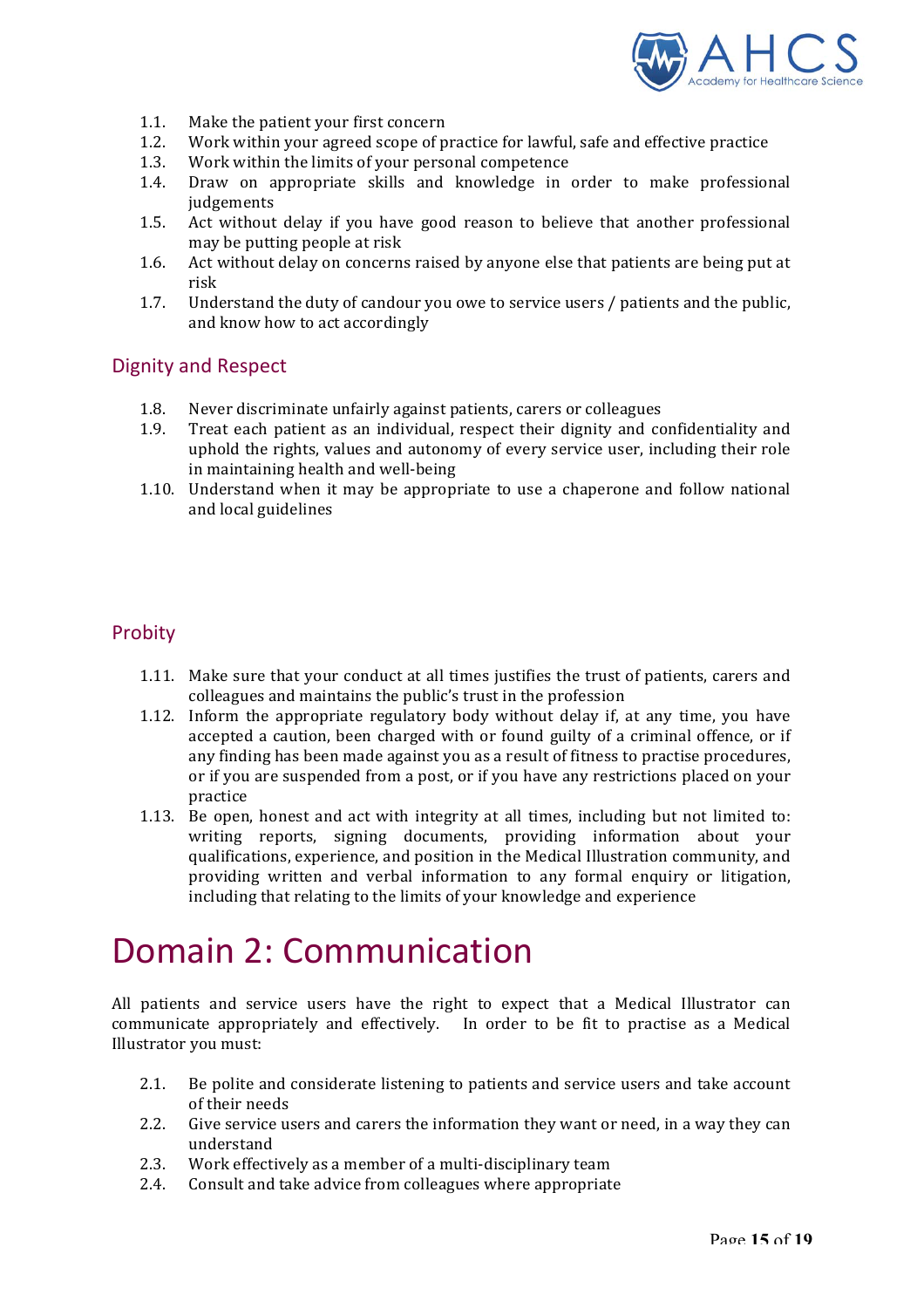

- 2.5. Be readily accessible when you are on duty
- 2.6. Respect the skills and contributions of your colleagues
- 2.7. Participate in regular reviews of team performance
- 2.8. Respect the skills and contributions of your colleagues
- 2.9. Use all forms of communication appropriately and responsibly, including social media and networking websites

# Domain 3: Leadership

### Team working

- 3.1. Contribute to the education and training of colleagues
- 3.2. If you have responsibilities for teaching, develop the skills, attitudes and practices of a competent teacher
- 3.3. Ensure that junior colleagues and students are properly supervised
- 3.4. Support colleagues who have difficulties with performance, conduct or health
- 3.5. Provide work-based development for colleagues to enhance/improve skills and knowledge
- 3.6. Ensure that you and any staff you supervise understand the need for and obtain relevant consent before undertaking any investigation, examination, provision of treatment, or involvement of patients and carers in teaching or research
- 3.7. Ensure that you and any staff you supervise understand the wider clinical consequences of decisions made on your actions or advice
- 3.8. Maintain responsibility when delegating activities and provide support as needed
- 3.9. Treat your colleagues fairly and with respect
- 3.10. Make suitable arrangements to ensure that roles and responsibilities are covered when you are absent, including handover at sufficient level of detail to competent colleagues
- 3.11. Identify and take appropriate action to meet the development needs of those for whom you have management, supervision or training responsibilities

### **Quality**

- 3.12. Set, maintain and/or apply quality standards, control and assurance techniques across all activities
- 3.13. Make judgements on the effectiveness of processes and procedures
- 3.14. Participate in quality assurance programmes
- 3.15. Maintain an effective audit trail and work towards continuous improvement

# Domain 4: Maintaining Skills and Knowledge

The practice of a Medical Illustrator is subject to constant development and rapid change. In order to keep up with these changes and engage actively in a constant process of learning and development you must:

#### Continue Professional Development

4.1. Maintain up to date knowledge of the evidence base that underpins the services that you provide and ensure that these services are in line with the best evidence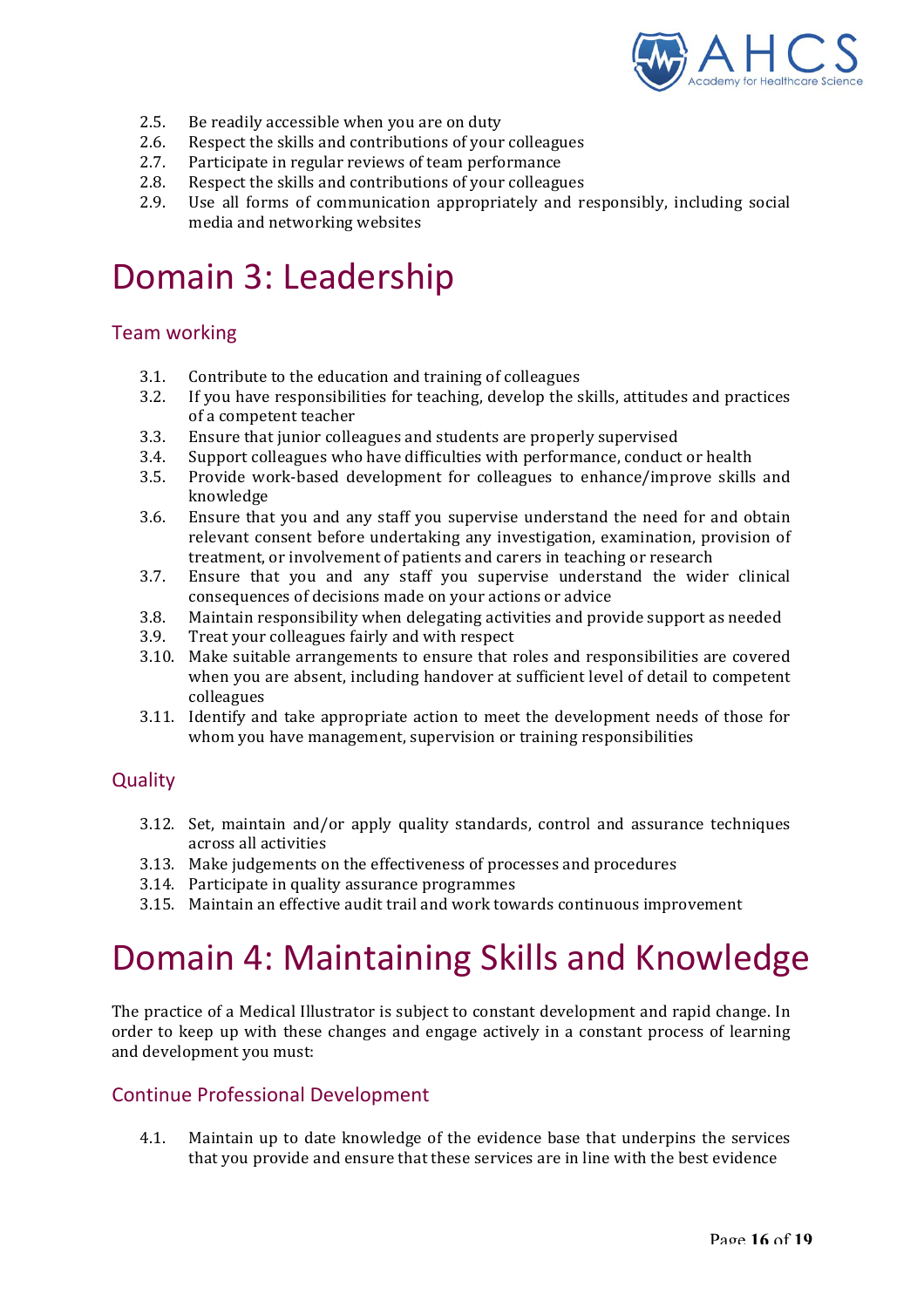

- 4.2. Continually evaluate your skills and knowledge, ensuring that training needs are identified and that learning processes address the specific requirements of practice
- 4.3. Respond constructively to the outcome of audit, appraisals and performance reviews, undertaking further training where necessary

#### Audit, Research and Innovation

- 4.4. Search and critically appraise literature and other sources of information
- 4.5. Engage in evidence-based practice, participate in audit procedures and critically search for, appraise and identify innovative approaches to practice and delivery
- 4.6. Develop, evaluate, validate and verify new procedures and, where indicated by the evidence, adapt and embed them in routine practice
- 4.7. Support the wider healthcare team in the spread and adoption of innovative practice
- 4.8. Support the profession of medical illustration to continue to develop across all fields and specialities and to look for opportunities to pursue development

# Domain 5: Managing Risk

Medical Illustrators work within a variety of environments, within and outside the clinical setting and all environments can present risks for the patient, staff or visitor. Real harm may be caused by disclosure of images as a result of inappropriate consent, handling and or storage procedures. Unlike many health care records and diagnostic medical images, clinical photographs and video recordings can be identifiable and easily understood by the general public. In order to practise effectively as a Medical Illustrator, you must:

#### Confidentiality and security of data

- 5.1. Ensure that patient's rights and interests, with regard to dignity and confidentiality, are safeguarded within working procedures
- 5.2. Ensure the confidentiality and security of information and images acquired in the course of their professional practice
- 5.3. Ensure that all images/records are kept securely in accordance with legislation, policies and guidelines
- 5.4. Only disclose images and data to those who have a legitimate right to see them
- 5.5. Abide by legislation regarding Copyright, Designs and Patents

#### Health and Safety

- 5.6. Identify and employ safe working practices and ensure compliance with legislation and health and safety policy
- 5.7. Follow local health and safety rules, local infection control policies and procedures, and relevant legislation at all times
- 5.8. Take all reasonable steps to reduce the risk of harm to service users and colleagues as far as possible
- 5.9. Do not do anything which could put the health or safety of a service user or colleague at unacceptable risk
- 5.10. Make appropriate changes to how you practise if your physical or mental health may affect your performance or judgement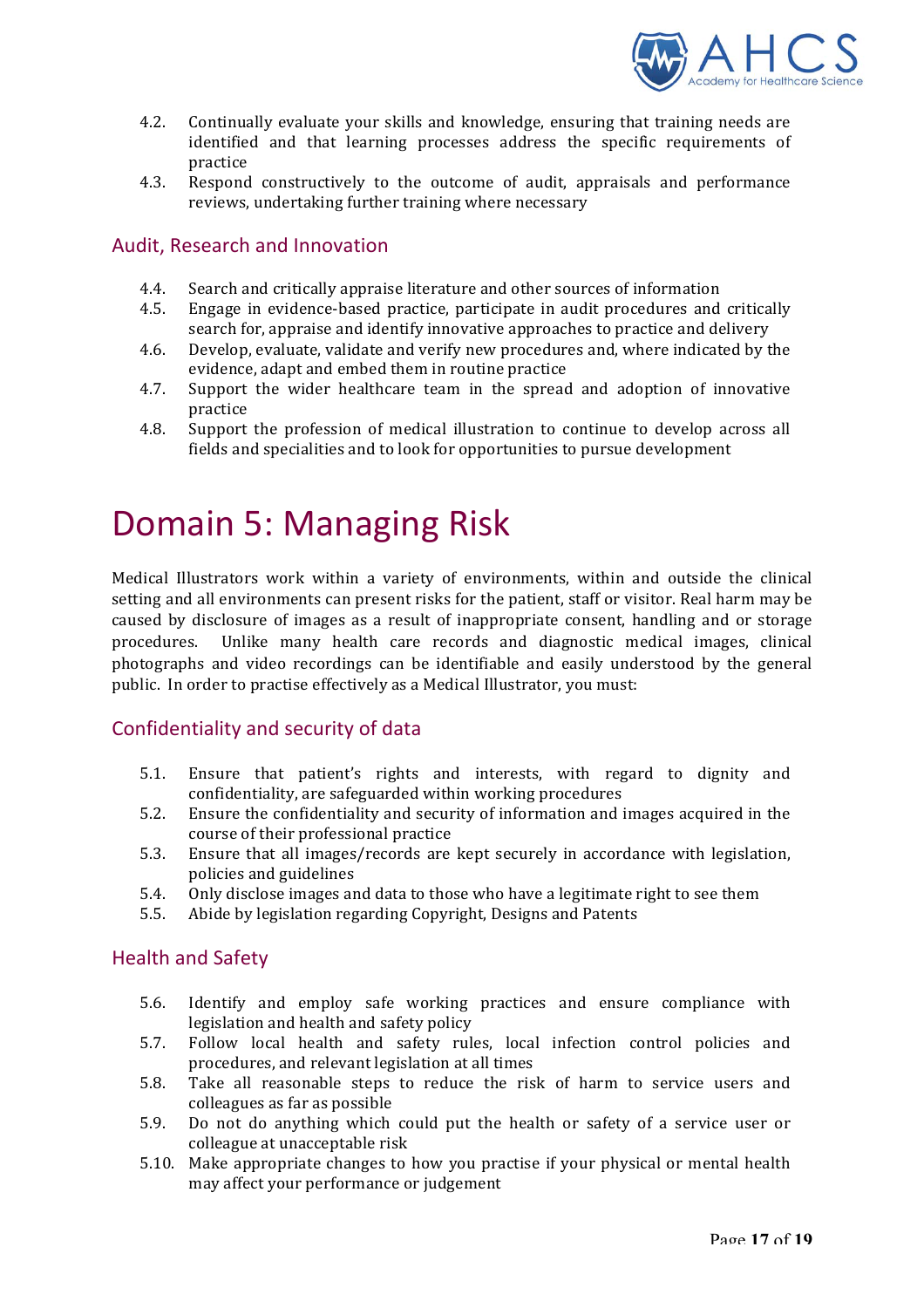

### Financial policies

- 5.11. Adhere to the local policies and procedures and standing financial orders of your employing organization
- 5.12. Do not accept unrecognised forms of payment or remuneration from patients, patients' relatives or commercial organisations.
- 5.13. Abide by your employing organisations' policies when considering accepting benefits or hospitality provided by commercial organisations

#### Consent

- 5.14. You must make sure that you have consent from service users or other appropriate authority before you provide a service
- 5.15. Adhere to organisational policies to obtain consent
- 5.16. Adhere to legislation and policies in situations where it is necessary to take images without consent, when working with children or vulnerable adults and with deceased patients

# **About the Standards of Continuing Professional Development**

In developing these standards, the Academy is aware that "Medical Illustrators" is a term that covers a number of different disciplines, with various professional bodies which may have their own standards for continuing professional development. As such, a structured CPD scheme (with minimum hours to be achieved or points to be gained) would create an unreasonable burden on registrants and might result in some registrants having to meet two different schemes (their professional body's scheme and ours). We therefore propose a flexible scheme that enables individual professionals to decide how best to maintain and develop their knowledge and skills. These standards draw on those required of HCPC registrants.

#### The proposed standards of Continuing Professional Development

As a Registered Medical Illustrator you must ensure that you continue to maintain and develop your knowledge and skills to be able to demonstrate your continued fitness to practice. Our proposed standards are that registrant's must: